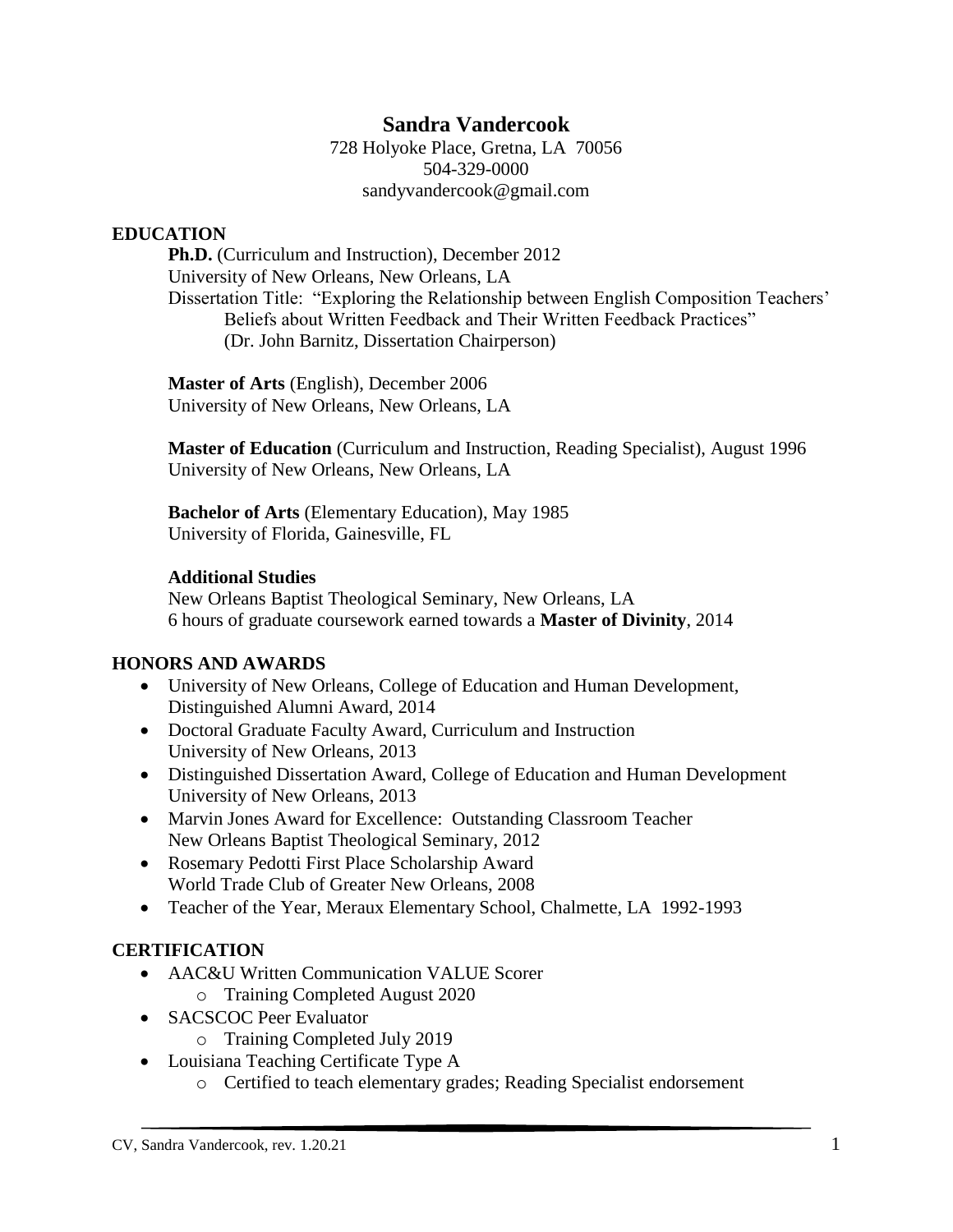#### **PROFESSIONAL EXPERIENCE**

**Associate Dean**, Leavell College, New Orleans Baptist Theological Seminary, 2015-present

- Performing administrative duties as assigned by the Dean, including but not limited to assessing academic credentials of possible adjuncts, reviewing and approving all syllabi for Leavell College, addressing student concerns
- Co-leading assessment and accreditation juries, particularly related to General Education and Degree Program evaluation
- Writing assigned sections of accreditation reports

**Associate Director for Accreditation**, New Orleans Baptist Theological Seminary, 2020-present

- Assisting the Institutional Effectiveness office with reports
- Working with various divisions on assessment

**Professor of English and Education**, Leavell College, New Orleans Baptist Theological Seminary, 2015-present

- Teaching undergraduate courses in English (*English Grammar, English Composition, Introduction to Literature, Research and Writing, Senior Seminar*) and Education (*Teaching Methods*)
- Advising undergraduate students regarding their degree programs
- Overseeing the General Education assessment
- Serving on various faculty committees

**Associate Professor of English and Education**, Leavell College, New Orleans Baptist Theological Seminary, 2012-2015

- Taught undergraduate courses in English (*English Grammar, English Composition, Research and Writing, Senior Seminar*) and Education (*Teaching Methods*)
- Taught doctoral-level courses in Education (*Teaching in Higher Education, Advanced Pedagogy*)
- Advised undergraduate students regarding their degree programs
- Served on various faculty committees

**Assistant Professor of English and Education**, Leavell College, New Orleans Baptist Theological Seminary, 2007-2012

- Taught undergraduate courses in English (*English Grammar, English Composition, Research and Writing, Senior Seminar*) and Education (*Teaching Methods, Principles of Teaching and Learning*)
- Advised undergraduate students regarding their degree programs
- Served on various faculty committees

### **Adjunct Faculty Member**, William Carey University, Spring 2013

Taught one course in Education (*Tests, Measurements, and Evaluation*)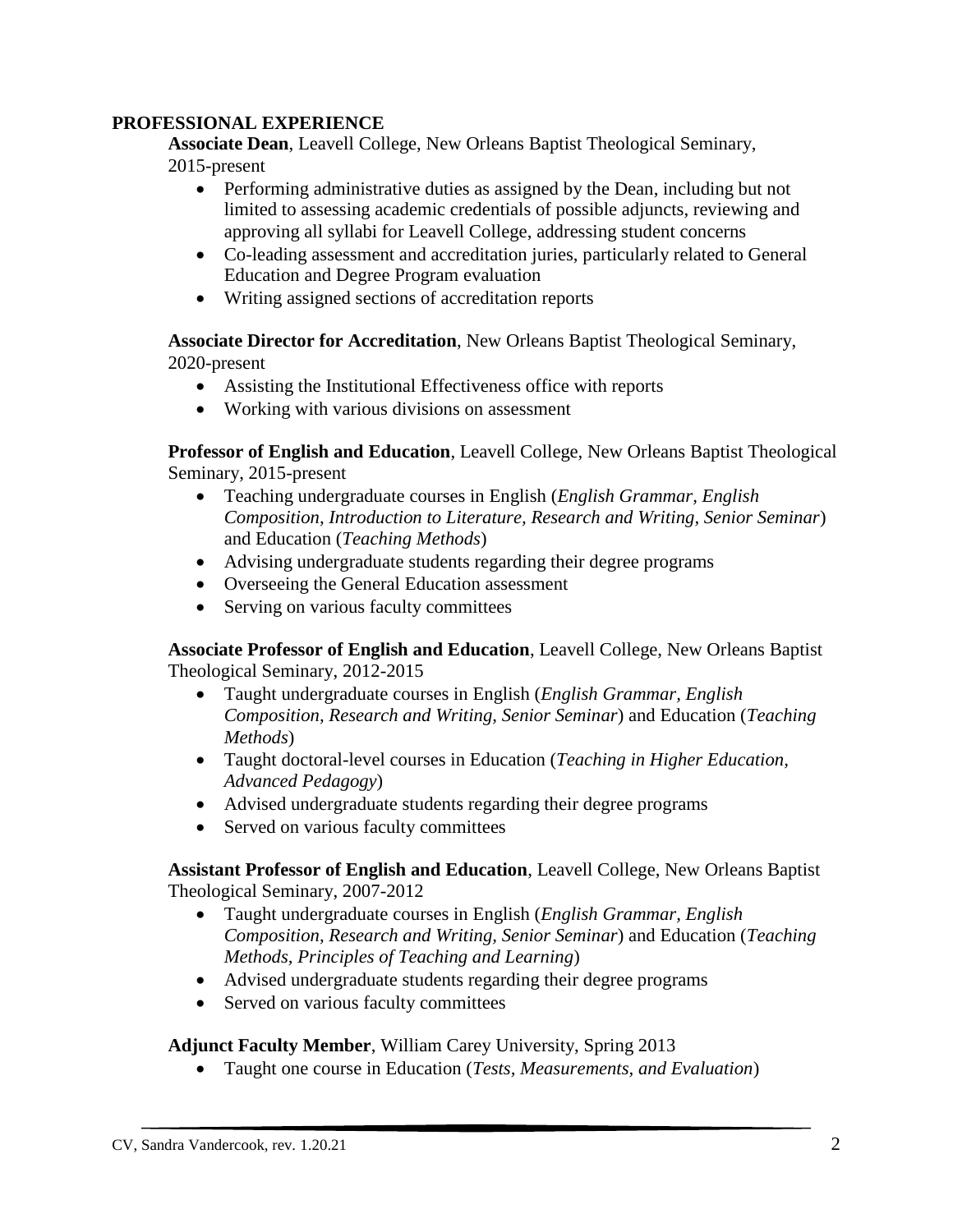**Full-time Adjunct Instructor**, Leavell College, New Orleans Baptist Theological Seminary, 2000-2007

- Taught undergraduate courses in English (*English Grammar and Research and Writing*) and Education (*Teaching Methods, Principles of Teaching and Learning*)
- Served on various committees related to SACS accreditation

**Classroom Teacher**, Meraux Elementary School, Chalmette, LA, 1991-1998

- Taught fourth grade (1991-1992) and fifth grade (1992-1996) in self-contained classrooms—all subjects taught
- Taught fifth grade (1996-1998) in a departmentalized setting—responsible for teaching Reading and Science
- Supervised student teachers (1996-1997)
- Sponsored extracurricular activities, including Academic Games, Yearbook, School Newspaper, and 4-H Club

**Classroom Teacher**, Roosevelt Elementary School, West Palm Beach, FL, 1990-1991

- Taught third grade in self-contained classroom—all subjects taught
- Chaired grade level

**Classroom Teacher**, Pan American Christian Academy, Saõ Paulo, SP, Brazil, 1988- 1990

- Taught seventh grade Pre-Algebra and English (1988-1989)
- Taught eighth grade Algebra, Bible, English, and Reading (1988-1989)
- Taught self-contained third grade (1989-1990)
- Supervised student teachers (1989-1990)

**Classroom Teacher**, Palmetto Elementary School, West Palm Beach, FL, 1985-1988

- Taught self-contained second grade (1985-1986)—all subjects taught
- Taught Chapter I self-contained second grade (1986-1988)—all subjects taught
- Chaired the primary department (1987-1988)

# **PUBLICATIONS**

"Dear Birth Mother." In *Lacustrine* 4, edited by Randy Bates. New Orleans: UNO Department of English, 2005.

# **CONFERENCE PRESENTATIONS**

- "An Analysis of Teacher Beliefs and Feedback Practices." Conference on College Composition and Communication." March 27, 2020. Milwaukee, WI (presented virtually)
- Co-presenter with Dr. Karla McGehee and Dr. Thomas Strong, "Developing a Common Rubric to Assess General Education Competencies." SACSCOC Annual Meeting, Houston, Dec. 9, 2019
- "Feedback with Excellence: Written Response as Conversation," The Teaching Professor Conference, New Orleans, LA, June 8, 2019
- "How to Develop Leaders at Sea" and "How to Resource Leaders for Churches at Sea," Port Ministries International 2019 Conference at Sea, Carnival *Paradise*, May 31, 2019.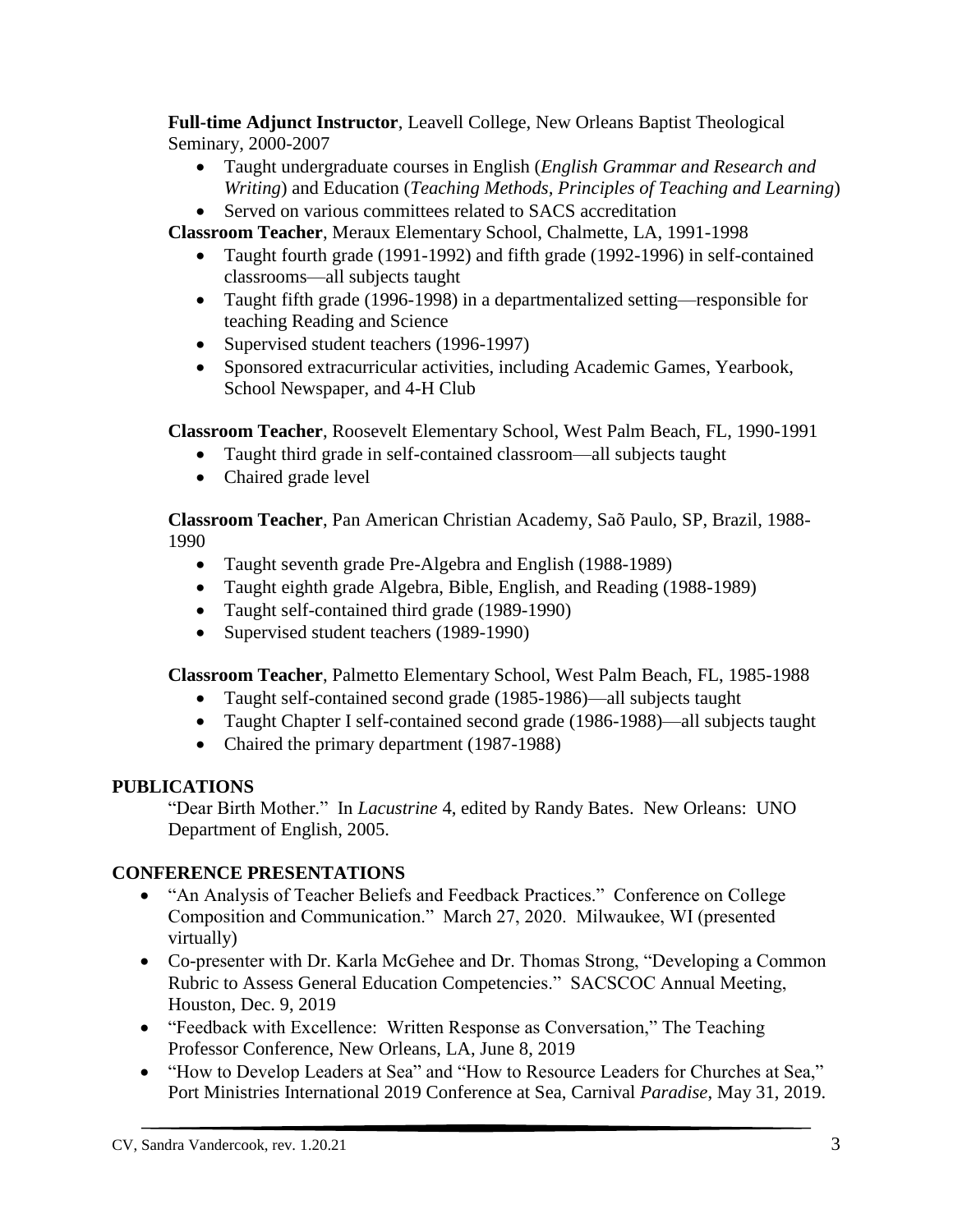- Co-presenter with Karla McGehee and Thomas Strong, "Starting Over: Reinventing Your General Education Assessment Process," SACSCOC Annual Meeting, New Orleans, LA, December 10, 2018
- "The Relationship between Written Feedback Practices and Teacher Beliefs," The Teaching Professor Conference, Atlanta, GA, June 1, 2018
- "Am I Wasting My Time? Teachers' Beliefs about Written Response and Their Actual Written Response Practices," Conference on College Composition and Communication, Tampa Convention Center, Tampa, FL, March 19, 2015
- "Written Feedback and Beliefs about Written Feedback," Louisiana Association of College Composition, Xavier University, New Orleans, LA, February 7, 2014
- "The Insights and Blindnesses of Social-Epistemic Rhetoric," Louisiana Association of College Composition, New Orleans, LA, November 2007

## **PROFESSIONAL PRESENTATIONS**

- "Eve: Focusing on the Good Things" and "Hannah: Learning to Wait." Staff Training, Connie's Home Orphanage, Chiang Mai, Thailand, July 2-3, 2019
- "Writing the Curriculum Vitae." Different Voices: Faculty Hiring 101 Workshop, New Orleans Baptist Theological Seminary, May 6, 2019.
- "Using Read-aloud Books to Foster Relationships," Senior Fest Breakout Session, New Orleans Baptist Theological Seminary, April 6, 2018
- "Head, Heart, Hands: A Biblical Approach to Teaching Scripture," Mock Classroom Presentation, New Orleans Baptist Theological Seminary, Preview Weekend, March 24, 2017
- "Feedback with Excellence: Using Written Feedback as a Teaching Tool," Faculty Inservice, New Orleans Baptist Theological Seminary, October 14, 2016
- "Teaching for Lifechange: Head, Heart, Hands," Youth Small Group Leaders' Workshop, First Baptist Church, Covington, LA, August 28, 2016
- "Writing an A+ Paper," Leavell College Orientation Breakout Session, New Orleans Baptist Theological Seminary, August 20, 2015 (ongoing every semester)
- "Understanding Personality Strengths," Mission Lab Training, New Orleans Baptist Theological Seminary, May 19, 2010
- Sunday School Teacher Training, 6 sessions, Ames Boulevard Baptist Church, Marrero, LA, Fall 2009
- "Teaching That Transforms," Sunday School Teacher Training, First Baptist Church, Slidell, LA, Spring 2009
- "Teaching That Transforms," Sunday School Teacher Training, Cropwell Baptist Church, Pell City, Alabama, March 15-16, 2009
- "Teaching to Transform," Sunday School Teacher Training, First Baptist Church, Lubbock, TX, August 17, 2008
- "Teaching That Transforms," Sunday School Teacher Training, Scott Lake Baptist Church, Lakeland, FL, Spring 2006
- "Children and Salvation," "Discipline and Motivation" and "Parent Training," Day Camp Training, New Orleans Baptist Theological Seminary, May 27, 2005
- Preschool Teacher Training, Alta Woods Baptist Church, Jackson, MS, November 2004
- Sunday School Teacher Training, 4 sessions, Franklin Avenue Baptist Church, Fall 2002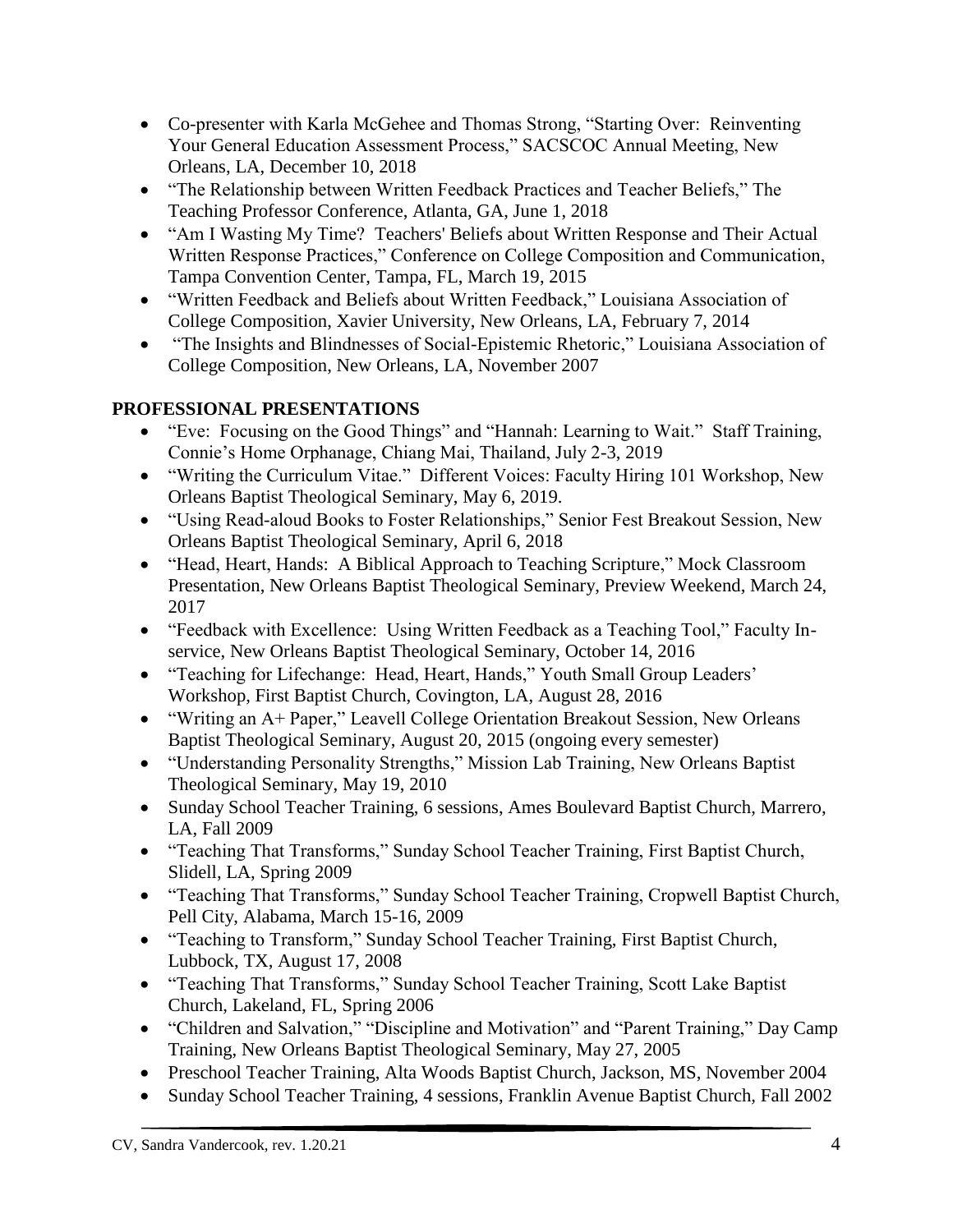- Preschool Teacher Training, Munholland United Methodist Church Preschool, Metairie, LA, Spring 2001
- Monthly ministry articles, *The Anchor*—newsletter for Global Maritime Ministries, 1993 present

### **WEBINARS**

- "The Key to Teaching Online? Rapport." Macmillan Learning. April 9, 2020.
- "Best Practices for Teaching Corequisite Composition Courses." Macmillan Learning in conjunction with Conference on College Composition and Communication. March 27, 2020.
- "Responding to Student Writing." Macmillan Learning in conjunction with Conference on College Composition and Communication. March 27, 2020.
- "Between Drafts: When the Magic Happens." Macmillan Learning in conjunction with Conference on College Composition and Communication. March 27, 2020.
- "Your Endless Stack of Papers: Maximizing the Effectiveness and Fairness of Assessment in Composition Classes." College Composition and Communication. March 13, 2020.
- "New Rules of Accreditation and Future of the HEA: What It Means!" Watermark. March 10, 2020.
- "ATS Redevelopment Seminar." ATS. February 21, 2020.
- "Assessment: Paper Pusher to Improvement Hero." Weave. March 13, 2019.
- "Teaching Content and Critical Thinking Skills Simultaneously." Innovative Educators. April 4, 2019.
- "Academic Publishing: What You Need to Know." Conference on College Composition and Communication. October 24, 2019.
- "Revised SACSCOC 2018 Principles of Accreditation: Addressing the New Standards." Weave. March 27, 2018.
- "Tackling General Education Assessment." Weave. September 27, 2017.

# **PROFESSIONAL AFFILIATIONS**

- International Reading Association
- Modern Language Association
- National Council of Teachers of English/College Composition and Communication
- Louisiana Association of College Composition
- Port Ministries International
- North American Maritime Ministry Association

# **DENOMINATIONAL AND MINISTRY SERVICE**

- Journeyman Missionary with the Foreign Mission Board of the SBC, 1988-1990
	- o Served in Sao Paulo, SP, Brazil
	- o Taught in a missionary school
	- o Worked with small churches to develop age-graded small groups
- Mission Trips
	- o Oostende, Belgium, June 2003.
	- o Chaing Mai, Thailand, June-July 2019